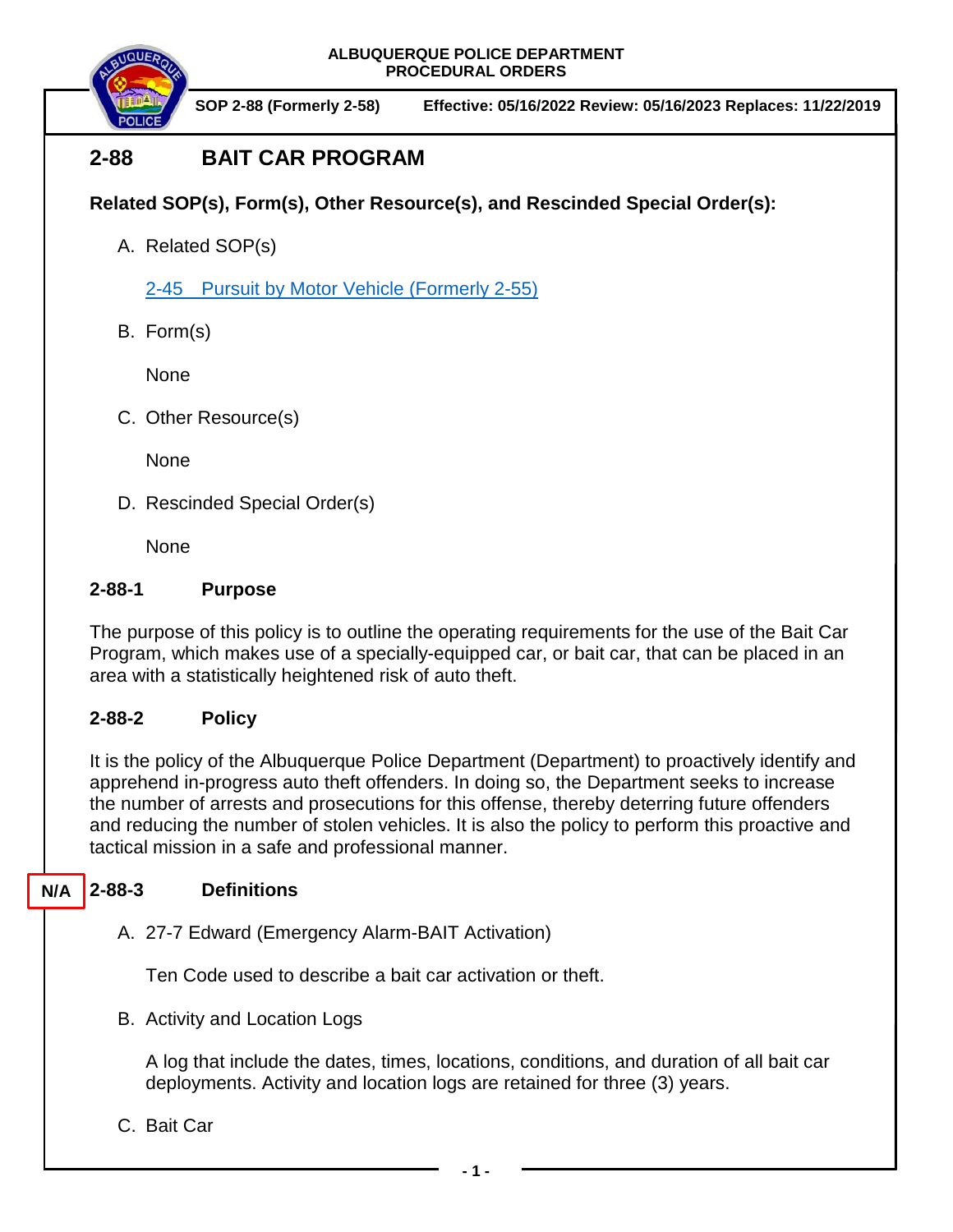

**SOP 2-88 (Formerly 2-58) Effective: 05/16/2022 Review: 05/16/2023 Replaces: 11/22/2019**

An electronically equipped vehicle with a silent alarm, a global positioning system (GPS), global mapping software, and audio/video recording equipment. The vehicle is also equipped with a disabling feature that permits the engine to be turned off from a remote location and the doors and windows locked.

D. Bait Car Coordinator

The Auto Theft Unit supervisor or their designee who supervises the Bair Car Program, including record keeping, bait car deployment, and filings.

E. Global Positioning System (GPS)

An electronic tracking system that continually monitors the bait car location, direction of travel, speed, and operating condition.

E. Long-Term Bait Car Deployment

A bait car deployment where the car is unattended and without surveillance for a period of twenty-four (24) hours or more.

F. Short-Term Bait Car Deployment

A bait car deployment where sworn personnel keep visual surveillance on the car for a period less than twenty-four (24) hours.

#### **2-88-4 Procedures 7**

- A. Deployment
	- 1. The Bait Car Coordinator has the authority to deploy the bait car. Deployment is based on an objectively heightened risk of theft in an area.
		- a. The Bair Car Coordinator shall be the Auto Theft Sergeant or their designee.
		- b. The Bait Car Coordinator shall maintain a permanent record of the bait car history.
	- 2. Department personnel shall not operate or deploy the bait car without specific authorization from the Bait Car Coordinator.
	- 3. Department personnel who desire deployment of the bait car in a specific area may direct requests to the Bait Car Coordinator.
- B. Emergency Communications Center (ECC)
	- 1. The ECC supervisor shall: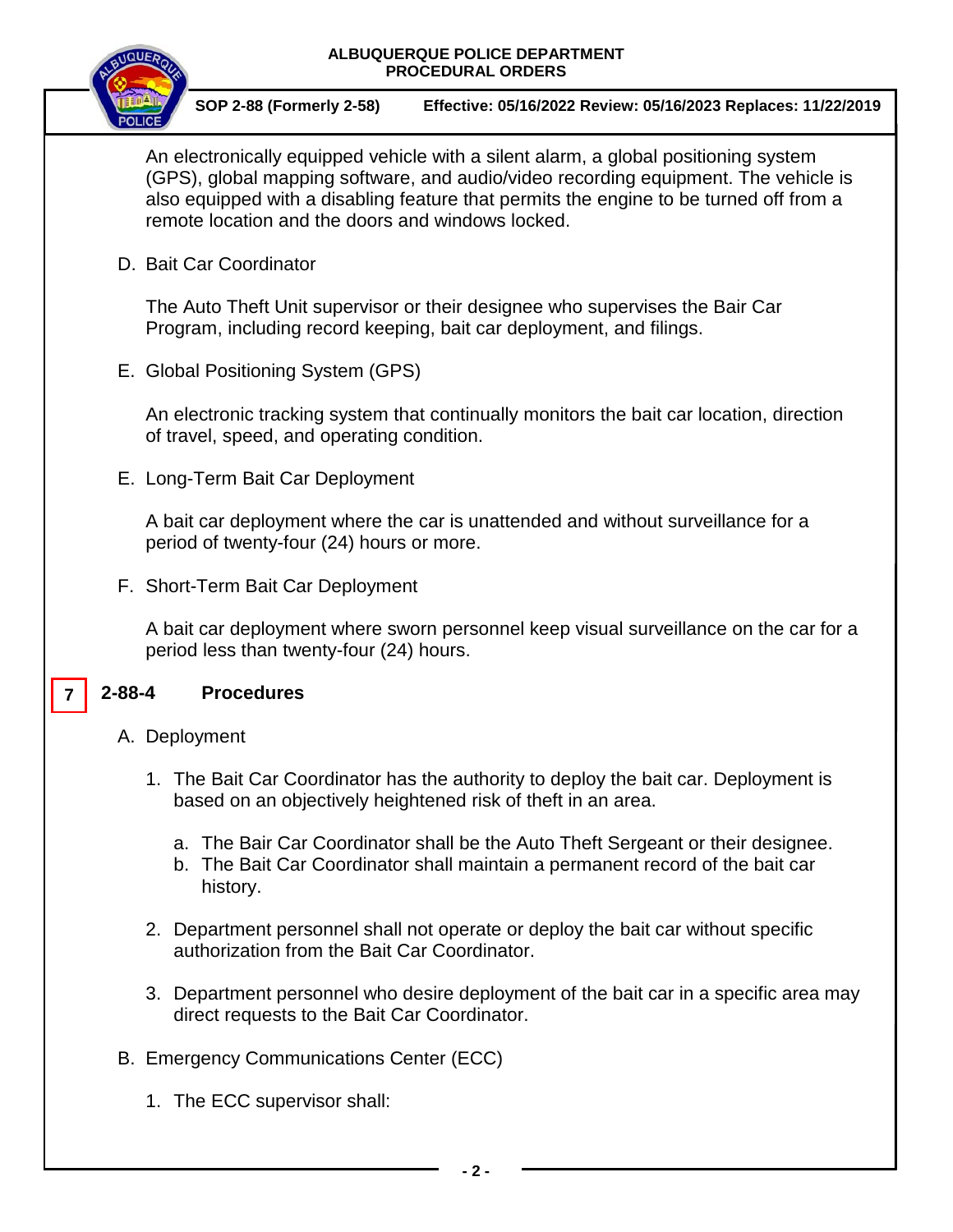

**SOP 2-88 (Formerly 2-58) Effective: 05/16/2022 Review: 05/16/2023 Replaces: 11/22/2019**

- a. Contact the on-call Auto Theft Unit supervisor, notify them of the activation, and create a call for service (27-7E) within the area command;
	- i. ECC and responding personnel shall switch their radio channel to "bait car" under the APD-Spec 1 Talk Group. The entire duration of the call shall be monitered on this Talk Group, reguardless of which area command the activation originated.
- 2. ECC personnel shall:
	- a. Be responsible for monitoring the bait car during a long-term bait car deployment or at the request of the Bait Car Coordinator;
	- b. Be trained to interpret any alarms or activation of the bait car system;
	- c. Identify the bait car's physical location, car description, license plate, and where applicable, the speed and direction of travel when the activation is valid;
	- d. Dispatch a minimum of two (2) officers to the vehicle location and, if the bait car is mobile, provide location updates to the responding personnel;
	- e. Have responding sworn personnel notify the ECC Dispatcher when they have visual contact of the vehicle;
	- f. Have responding sworn personnel advise when it is safe to perform a high-risk stop on the vehicle; and
	- g. Remotely disable the vehicle ignition at the request of sworn personnel or the Auto Theft Unit supervisor.
- C. Responding sworn personnel shall:
	- 1. Exercise appropriate caution and comply with the provisions of this Standard Operating Procedure (SOP);
		- a. Responding personnel shall switch their radio channel to "bait car" under the APD-Spec 1 Talk Group. The entire duration of the call shall be monitered on this Talk Group, reguardless of which area command the activation originated.
	- 2. Inform the ECC Dispatcher that they have made first visual contact of the bait car, state the location, and whether the vehicle is occupied;
	- 3. Assess whether disabling the vehicle is appropriate at the time, if the bait car is occupied;
	- 4. Advise whether the immediate disabling of the bait car would be unsafe;
		- a. Sworn personnel shall follow the vehicle at a safe distance until it is safe to disable the bait car.
	- 5. Notify the ECC Dispatcher if a request is made to disable the bait car ignition;
	- 6. Visually confirm that the vehicle disabling command has been received by noting that the auxiliary break light is flashing;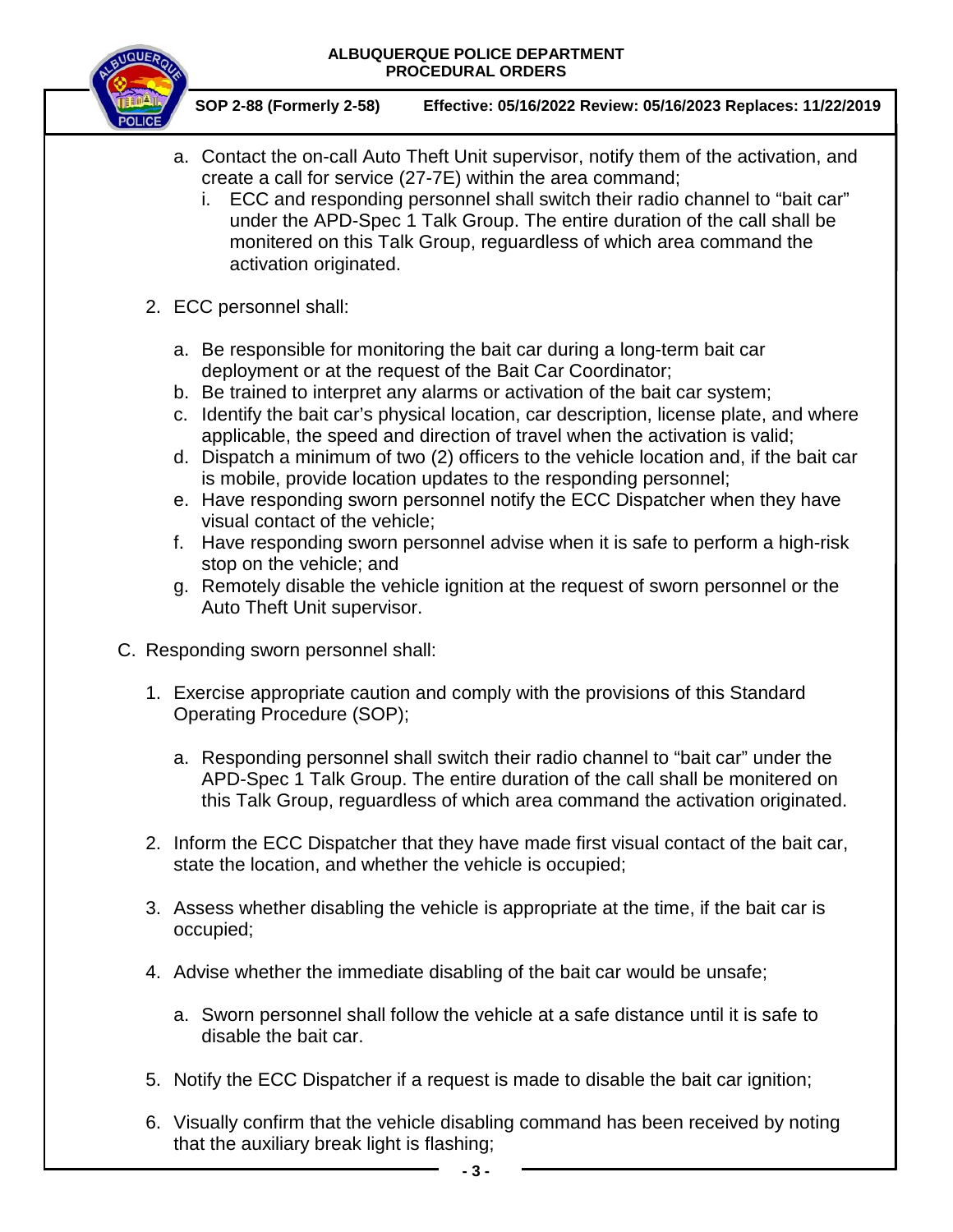

**SOP 2-88 (Formerly 2-58) Effective: 05/16/2022 Review: 05/16/2023 Replaces: 11/22/2019**

- 7. Once verified, initiate a high-risk traffic stop by using their emergency equipment and notifying the ECC Dispatcher of their stopping location; and
- 8. Complete a Supplemental Report to document their involvement.
- D. The Responding Auto Theft Unit Detective shall:
	- 1. Respond to the original bait car activation;
	- 2. Assume case responsibility for all bait car investigations;
		- a. The responding Auto Theft Unit Detective shall switch their radio channel to "bait car" under the APD-Spec 1 Talk Group. The entire duration of the call shall be monitered on this Talk Group, regardless of which area command the activation originated.
	- 3. Attempt to get a visual of the vehicle and involved individuals prior to the high-risk stop. This information is relayed to the ECC supervisor;
	- 4. Coordinate with Field Service Bureau (FSB) personnel and the Auto Theft Unit supervisor to create an apprehension plan;
	- 5. Assume case responsibility and complete a Uniform Incident Report, criminal complaint, and any other necessary arresting documentation; and
	- 6. Coordinate with the Bait Car Technician to recover the bait car from the scene.
- E. The Auto Theft Unit Sergeant shall monitor and assume the command of the bait car activation.
- F. Pursuits and Location of Bait Cars **6**

**N/A**

- 1. If sworn personnel are directed to follow a mobile bait car and the individual is driving in an erratic or reckless manner that places the public in imminent danger of great bodily harm or death, sworn personnel shall immediately notify the on-call Auto Theft Unit supervisor and shall request to disable the vehicle.
- 2. At no time shall sworn personnel engage in a vehicle pursuit with a bait car (refer to SOP Pursuit by Motor Vehicle for sanction classifications and additional duties).
- 3. In the event the bait car is not located by GPS and cannot be physically located, the on-call Auto Theft Unit Detective shall immediately complete a stolen vehicle report and enter the vehicle into the National Crime Information Center (NCIC) as stolen. The on-call Auto Theft Unit supervisor shall then be notified.
- G. Bait Car and Evidence Recovery